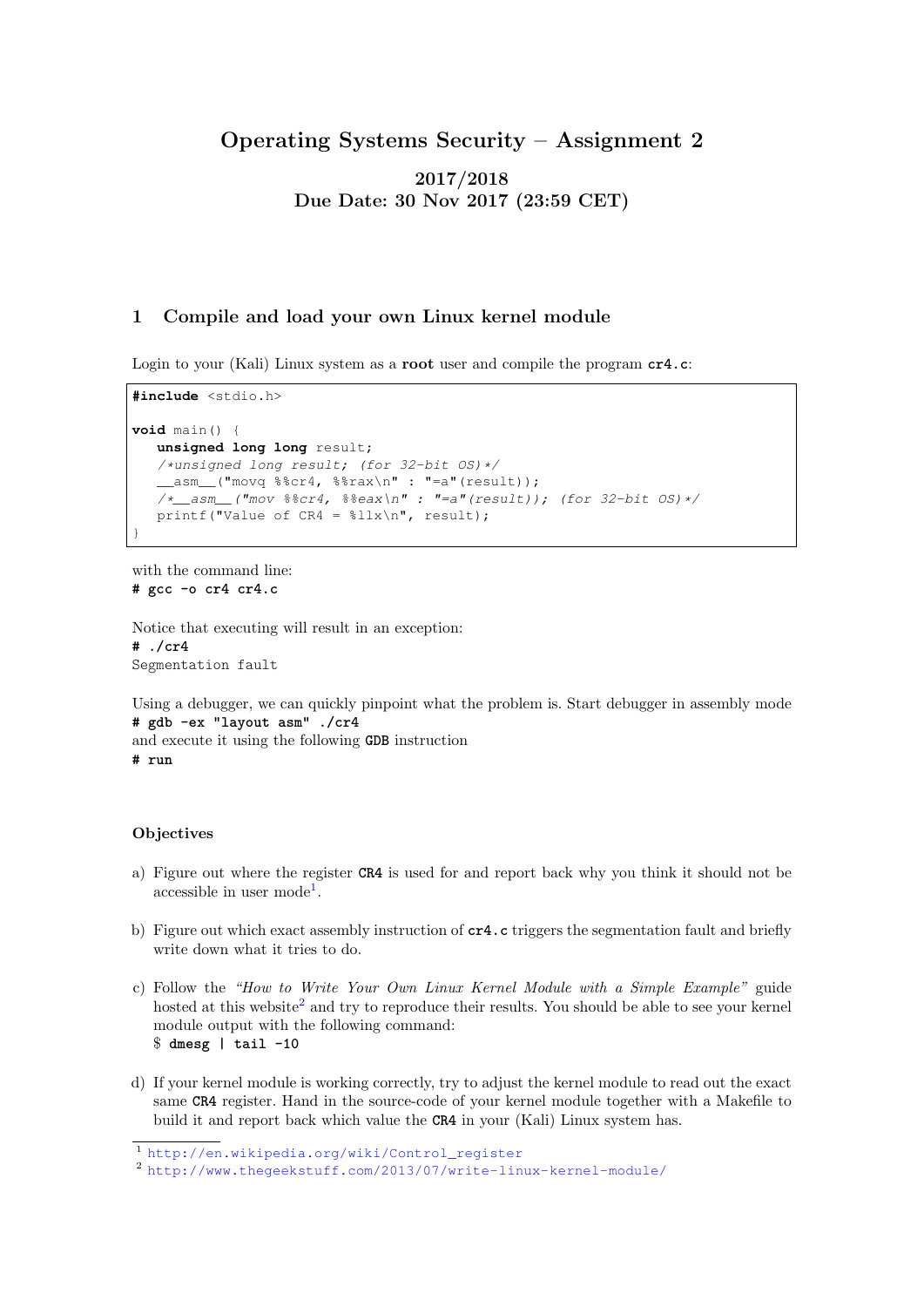# 2 Return to libc

The standard mechanism to circumvent a non-executable stack in a buffer-overflow attack is to use return-oriented programming. This exercise is a classical return-to-libc attack on the AMD64 architecture.

### **Prerequisites**

We will (at first) make our life easy and attack a textbook vulnerable program, which additionally prints the address of a buffer:

```
#include <stdio.h>
int main(void)
{
  char name[256];
 printf("%p\n",&name);
  puts("What's your name?");
  gets(name);
 printf("Hello, %s!\n", name);
  return 0;
}
```
Let us assume that this program is running with suid-root; the target of the attacker is to use a buffer overflow of the name buffer to obtain a root shell.

The idea of the attack is the following: make sure that the code eventually returns into the system function of libc with a pointer to the string "/bin/sh" in register rdi. This assumes that the attack is running on a 64-bit Linux system (AMD64 architecture); on this architecture, the first argument of a function is passed through register rdi. The attack needs the following building blocks:

- Put the string "/bin/sh" somewhere into the address space of the program, e.g., into the buffer name;
- $-$  find a gadget that consists of the instruction pop  $\delta$ rdi followed by retq;
- overwrite the return address of the function with the address of this gadget;
- write behind this gadget the address of the string "/bin/sh" (this is what is going to be popped into rdi);
- write behind the address of the string the address of system in libc. This is what is finally going to be called, giving you the root shell.
- $-$  (optionally) write behind this address the address of  $\epsilon \times i$  in libc. This will avoid the segmentation fault.

An excellent walkthrough of this attack is given by Ben Lynn on [http://crypto.stanford.](http://crypto.stanford.edu/~blynn/rop/) [edu/˜blynn/rop/](http://crypto.stanford.edu/~blynn/rop/).

Remark 1: Some parts of the assignment may depend on various aspects of your Linux system (in particular, the version of libc). If you have trouble with some parts, then try on lilo.science.ru.nl (where it has been tested). Obviously on this machine you cannot run the program suid-root, but you can still get a (non-root) shell and confirm that the attack works.

Remark 2: Note that in our exercise the size of the buffer changed; take this into account when mounting the attack.

Remark 3: It is important to compile the program with gcc flag -fno-stack-protector. **Remark 4:** It is important to disable  $ASLR$  (either by using setarch 'arch'  $-R$  as in Lynn's tutorial for each call or by running echo 0 > /proc/sys/kernel/randomize\_va\_space once as root).

Remark 5: Tip: try to make your attack execute /bin/ls first. If that works, change it to /bin/sh.